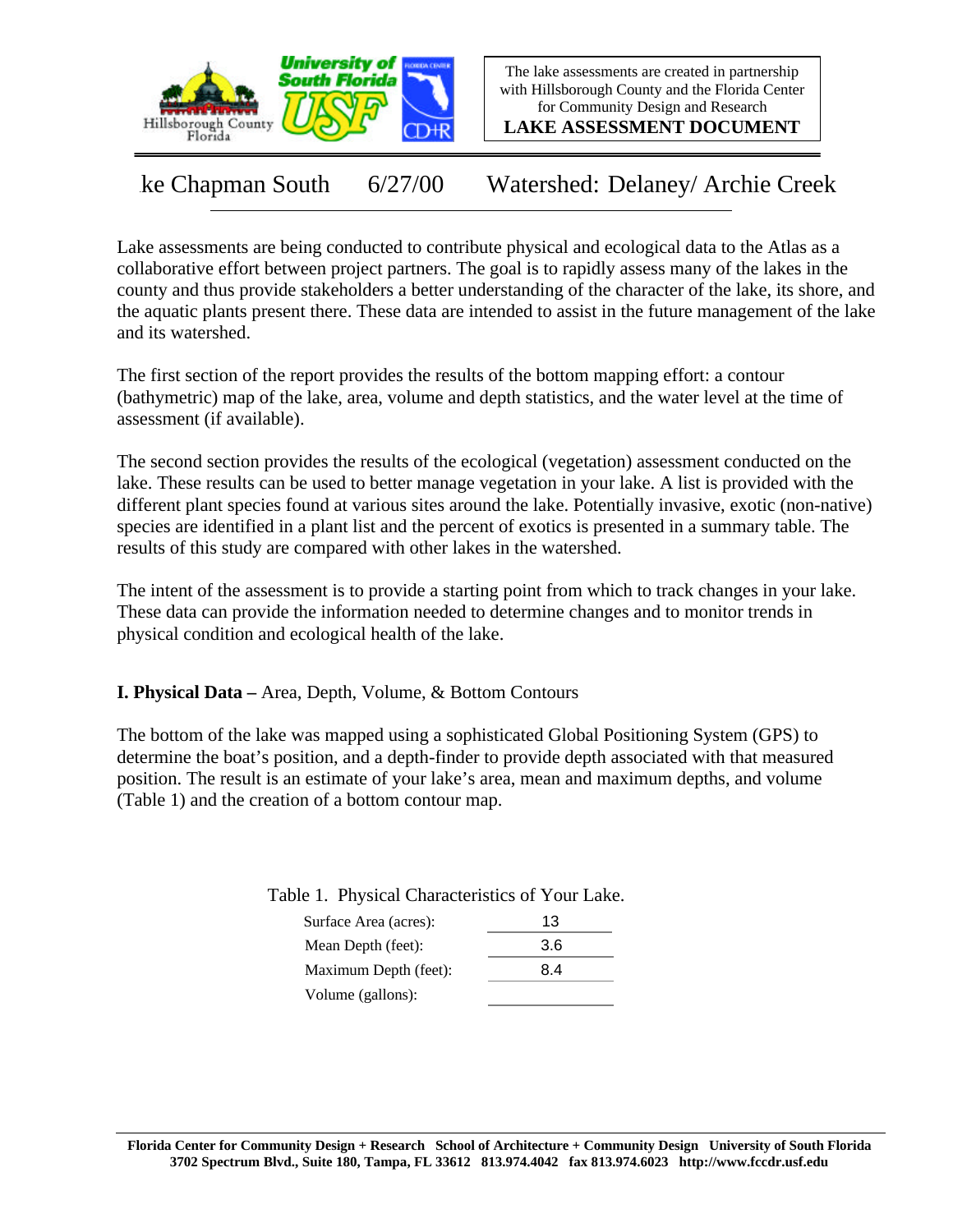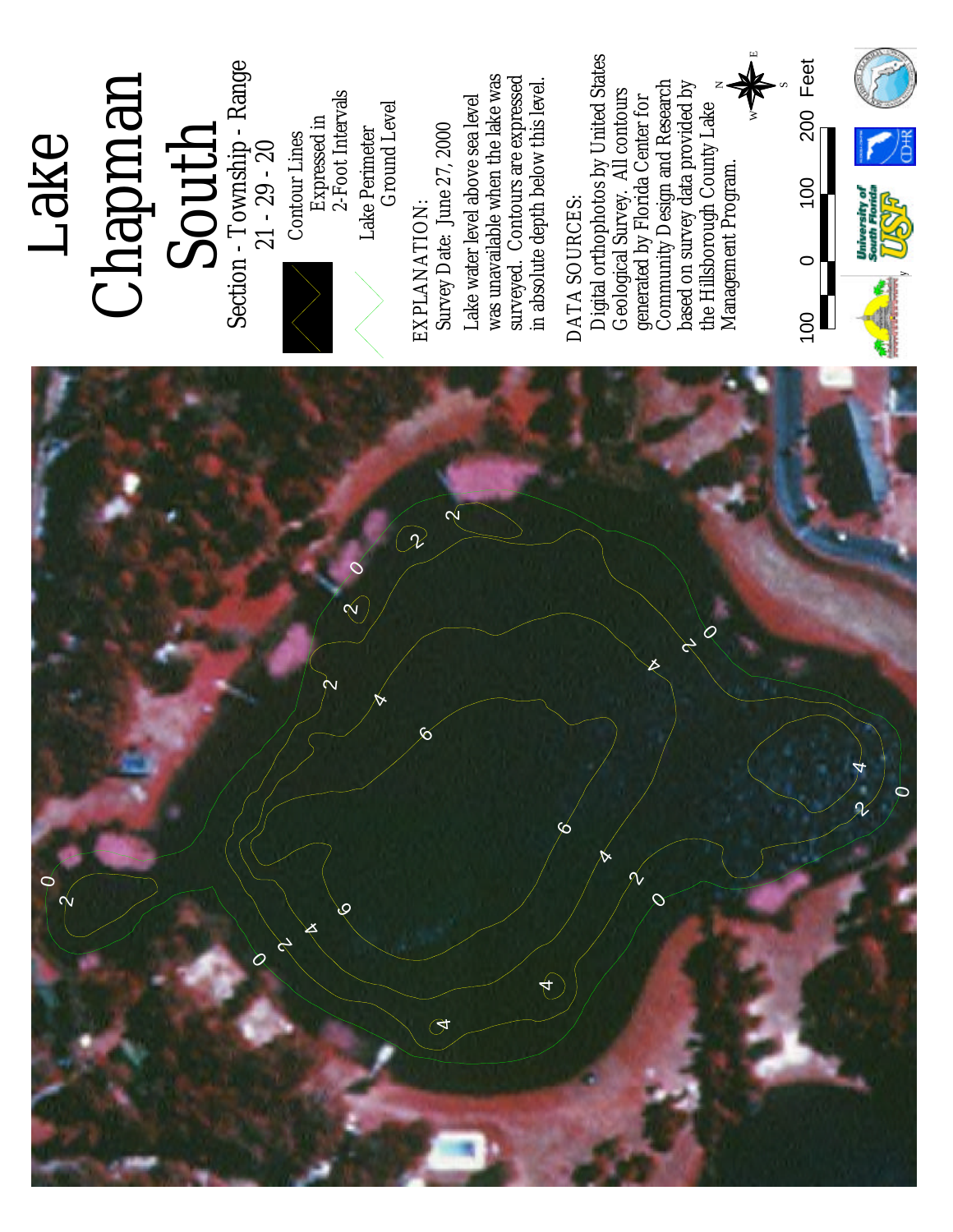

**LAKE ASSESSMENT DOCUMENT**

ke Chapman South 6/27/00 Watershed: Delaney/ Archie Creek

## **II. Ecological Data**

Aquatic Plant Survey

Approximately equispaced sites are haphazardly mapped around the lake and the aquatic plants at each site are surveyed. The total number of species from all sites is used to approximate the total diversity of aquatic plants and the percent of invasive-exotic plants on the lake and in the watershed (Table 2). Many of these plants are considered ecologically harmful, as they tend to out-compete native species. Such "nuisance" plants can also make boating and other recreational activities difficult or impossible. The common and scientific names of plant species found on your lake are listed in Table 3.

> Table 2. Comparison of species diversity between your lake and other assessed lakes located within your watershed.

|                        |    | Lake Chapman South Delaney/Archie Creek |  |
|------------------------|----|-----------------------------------------|--|
|                        |    | (Average)                               |  |
| Number of Taxa:        | 16 | 18                                      |  |
| Percent Exotic Plants: | 6% | 13%                                     |  |

Table 3. Botanical and common names of the most commonly found plants on your lake. Percent frequency (of occurence), habit (location where found), status (native or exotic), and EPPC status are provided.

| Common Name                            | <b>Plant Species</b>      | Frequency | Habit     | <b>Status</b> | <b>EPPC</b> |
|----------------------------------------|---------------------------|-----------|-----------|---------------|-------------|
| Sedge                                  | Cyperus spp.              | 100%      | Emergent  | Unknown       | NL.         |
| Spatterdock, Yellow Pondlily           | Nuphar lutea var. advena  | 80%       | Floating  | Native        | <b>NL</b>   |
| <b>Torpedo Grass</b>                   | Panicum repens            | 50%       | Emergent  | Exotic        |             |
| Baldwin's Spikerush, Roadgrass         | Eleocharis baldwinii      | 40%       | Submersed | Native        | NL.         |
| Rush Fuirena                           | Fuirena spp.              | 40%       | Emergent  | Native        | NL.         |
| Manyflower Marshpennywort, Water Penny | Hydrocotyl umbellata      | 30%       | Emergent  | Native        | <b>NL</b>   |
| <b>Unidentified Plant Species</b>      | <b>UNKNOWN SPP</b>        | 30%       | Unknown   | Unknown       | Unknow      |
| Sedge                                  | Scirpus spp.              | 20%       | Emergent  | Unknown       | NL          |
| Southern Red Maple                     | Acer rubrum var. trilobum | 10%       | Emergent  | Native        | NL.         |
| Common Bacopa, Herb-Of-Grace           | Bacopa monnieri           | 10%       | Submersed | Native        | NL.         |
| Asian Pennywort, Coinwort, Spadeleaf   | Centella asiatica         | 10%       | Emergent  | Native        | NL.         |
| <b>Atlantic White Cedar</b>            | Chamaecyparis thyoides    | 10%       | Emergent  | Native        | NL.         |
| Panic grasses                          | Panicum spp.              | 10%       | Emergent  | Unknown       | NL.         |
| Pickerel Weed                          | Pontederia cordata        | 10%       | Emergent  | Native        | NL.         |
| Willow                                 | Salix spp.                | 10%       | Emergent  | Native        | NL.         |
| Cypress                                | Taxodium spp.             | 10%       | Emergent  | Native        | NL          |

Florida Center for Community Design + Research School of Architecture + Community Design University of South Florida 3702 Spectrum Blvd., Suite 180, Tampa, FL 33612 813.974.4042 fax 813.974.6023 http://www.fccdr.usf.edu